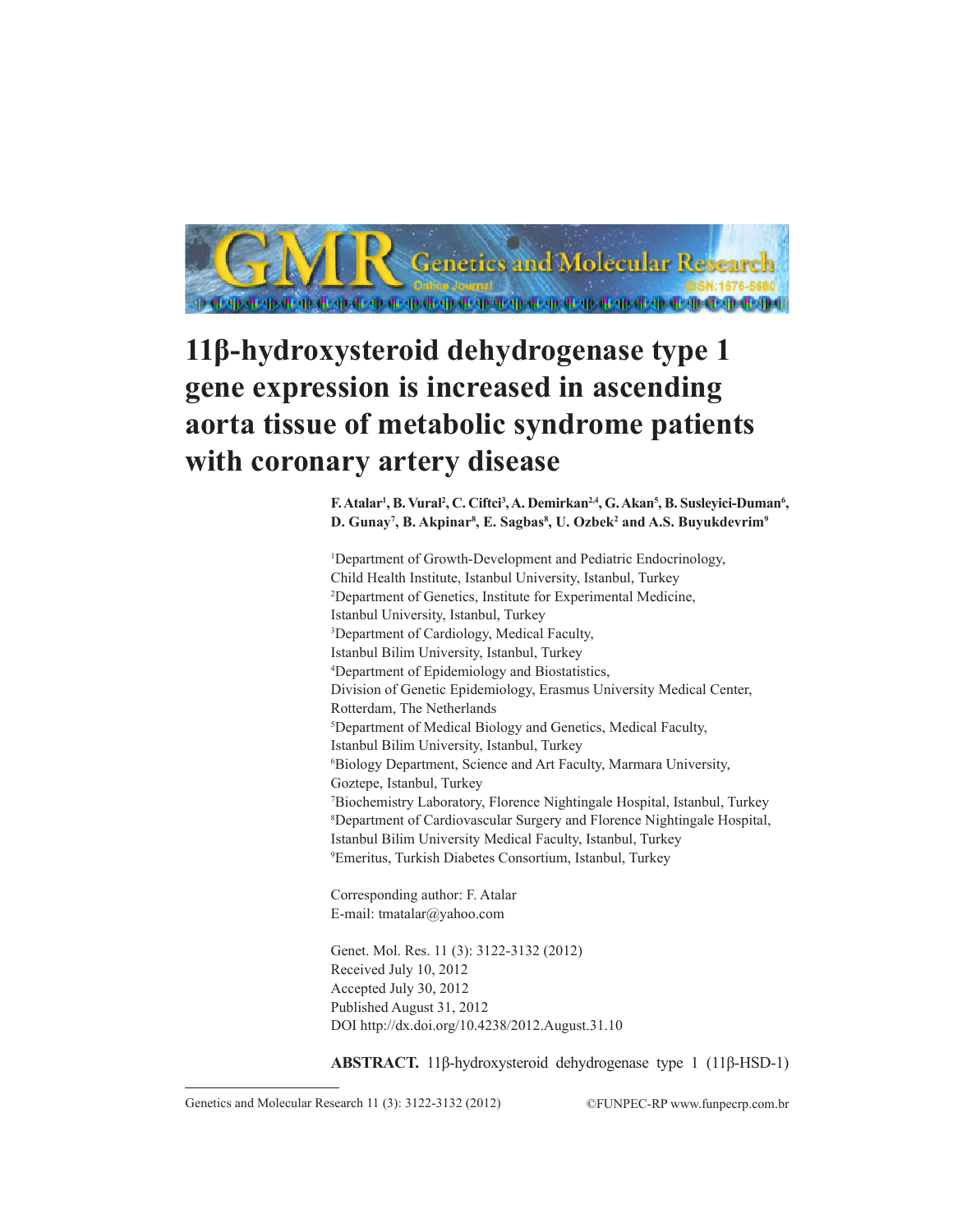activity and mRNA levels are increased in visceral and subcutaneous adipose tissues of metabolic syndrome subjects. We analyzed 11β-HSD-1 expression in human epicardial adipose (EA) and ascending aorta (AA) tissues of metabolic syndrome patients and examined their contribution to the development of coronary atherosclerosis. The 11β-HSD-1 expression was evaluated by qRT-PCR in EA and AA tissues of 20 metabolic syndrome patients with coronary artery disease (metabolic syndrome group) and 10 non-metabolic syndrome patients without coronary artery disease (controls). 11β-HSD-1 expression was increased in EA and AA tissues of the metabolic syndrome group (4.1- and 5.5-fold, respectively). A significant positive correlation was found between 11β-HSD-1 expression in EA tissue and waist hip ratio and 11β-HSD-1 expression in AA tissue and body mass index, while a negative correlation was found between 11β-HSD-1 expression in EA tissue and HDL. Expression of CD68, a macrophage marker, was significantly increased in both tissues of the metabolic syndrome group; it was 2-fold higher in AA tissue compared to EA tissue in the metabolic syndrome group. Our findings of increased expression of 11β-HSD-1 and CD68 in AA tissue of the metabolic syndrome group lead us to suggest that they contribute to coronary atherosclerosis in metabolic syndrome. This positive correlation between obesity markers and 11β-HSD-1 in AA and EA tissues strengthens the evidence that 11β-HSD-1 has a role in metabolic syndrome. To the best of our knowledge, this is the first report showing 11β-HSD-1 and CD68 expression in AA tissue of metabolic syndrome patients. We suggest that there is tissue-specific expression of 11β-HSD-1 in metabolic syndrome and associated cardiovascular disorders.

**Key words:** 11β-hydroxysteroid dehydrogenase type 1; Ascending aorta; Glucocorticoids; Epicardial adipose tissue; Metabolic syndrome; Coronary artery disease

#### **INTRODUCTION**

Metabolic syndrome (MS) is a complex disease, which causes a wide range of disorders in carbohydrate metabolism, including visceral adiposity, insulin resistance, and impaired glucose tolerance or overt diabetes mellitus, and other disorders as well, such as dyslipidemia and hyperuricemia, arterial hypertension and atherothrombotic events (Masuzaki et al., 2003; Stewart, 2003). The presence of MS predicts a 2- to 4-fold increase in the risk of cardiovascular disease and death (Trevisan et al., 1998; Wilson et al., 1999), and the risk of developing type 2 diabetes has been found in recent years to be increased 5- to 9-fold (Balkau et al., 2003; Onat, 2004; IDF, 2005).

In this study, most of the background knowledge is derived from the prospective population-based Turkish Adult Risk Factor (TEKHARF) Study, with already a follow-up period of 13 years. In addition, the data contributed by the Turkish Heart Study are also outlined in the setting of a prevalence of MS in 3 of 8 Turkish adults (Onat, 2004).

Adipose tissue is a highly active endocrine organ regulated by the autonomic nervous

Genetics and Molecular Research 11 (3): 3122-3132 (2012) ©FUNPEC-RP www.funpecrp.com.br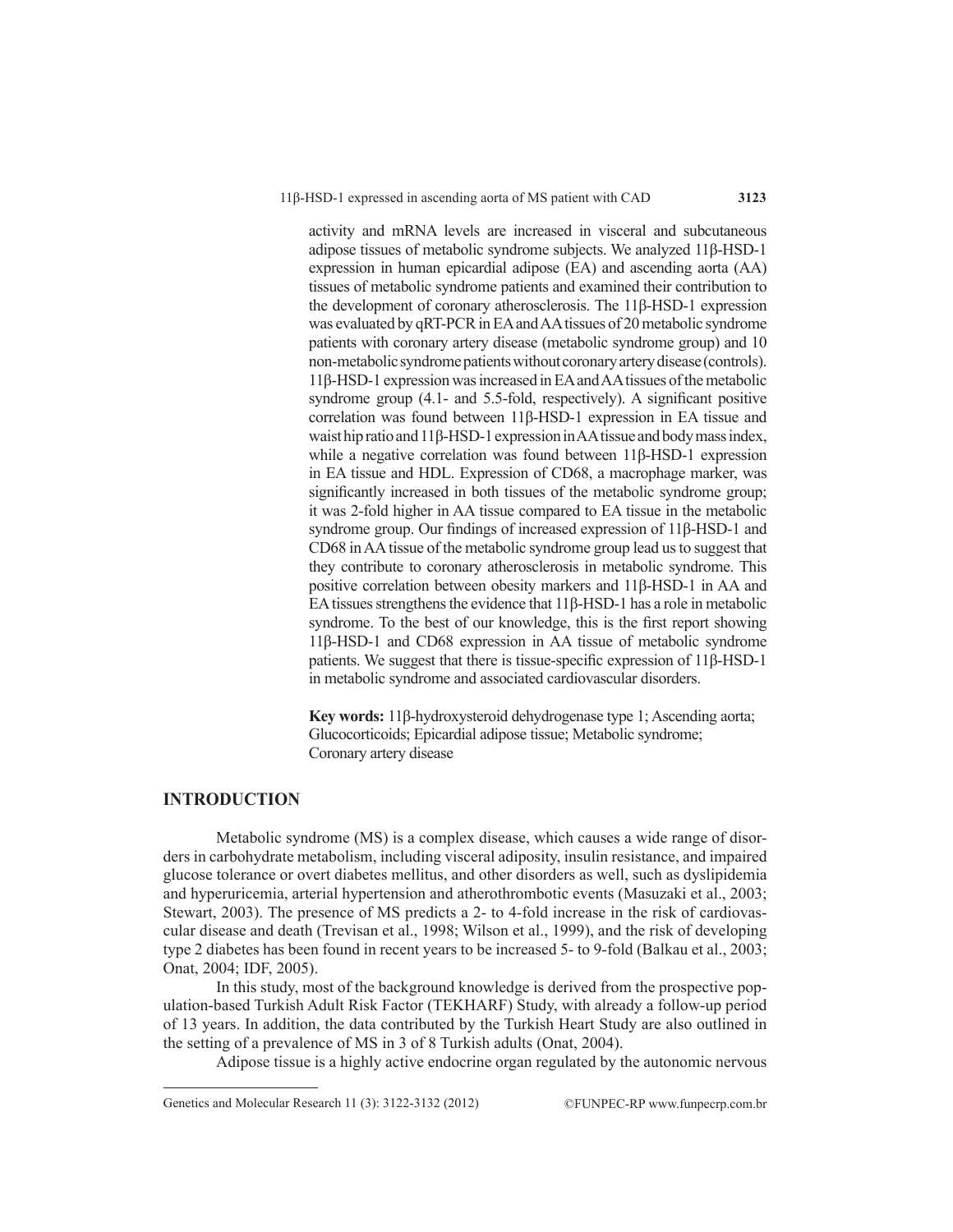system and circulating hormones, and it also has the ability to modulate its own metabolic activity. Glucocorticoids (GCs) belong to one of the important group of regulatory factors, the adrenocorticostreoids. GCs have an important role in adipose biology, where they increase adipose tissue mass giving rise to obesity in conditions such as Cushing's disease or following the use of exogenous GCs (Tomlinson et al., 2004). It is claimed that tissue-specific dysregulation of cortisol metabolism is responsible for the development of MS. In human obesity, circulating cortisol levels are not consistently elevated, but cortisol metabolism and thereby glucocorticoid action increase at the tissue level. The level and activity of cortisol, especially in the visceral adipose tissue (VAT) is mainly determined by 11β-hydroxysteroid dehydrogenase type 1 (11β-HSD-1), which is a microsomal short-chain dehydrogenase/reductase; it is bidirectional and converts inactive cortisone to active cortisol (Lindsay et al., 2003).

11β-HSD-1 is involved in a number of disease processes, including insulin resistance (Kotelevtsev et al., 1997), osteoporosis, glaucoma, ocular surface renewal, inflammation and multiple sclerosis, and it is widely expressed in liver, brain, adipose tissue, lung, gonads, skeletal muscle, and bronchial and aortic smooth muscle cells (Tomlinson et al., 2004). Its expression is found to be higher in human omental (OM) tissue compared to subcutaneous adipose tissue (SAT), and OM preadipocytes and fibroblast-like precursors of mature adipocytes are found to express high levels of 11β-HSD-1 compared to SAT (Bujalska et al., 1999, 2002b).

11β-HSD-1 reinforces the action of endogenous GCs by increasing their local concentration. It has been demonstrated that 11β-HSD-1 enzyme activity is much higher in VAT than in SAT and that this enzyme activity is further elevated when insulin and cortisol are added to the medium (Bujalska et al., 1997; Bujalska et al., 2002a,b). Adipose tissue 11β-HSD-1 activity is also increased in animalmodels of MS (Masuzaki et al., 2001; Boullu-Ciocca et al., 2005). Like in humans, 11β-HSD-1 activity is also found elevated in adipose tissue of obese rodents, inducing complications similar to MS (Morton et al., 2004). 11β-HSD-1 knockout mice have been shown to have low intracellular GC levels, where they are protected from obesity, diabetes and dyslipidemia, and in addition, the possible contribution of interindividual variations in 11β-HSD-1 in high fat-fed mice has also been demonstrated (Liu et al., 2006). Recently, an adipose tissue targeted pharmacological inhibitor of 11β-HSD-1 was shown to be a new approach for the treatment of obesity and metabolic syndrome (Liu et al., 2011). Increased accumulation of CD68+ macrophages seen in SAT depots in patients with high body mass index (BMI) and obese phenotypes, and increased expression of monocyte chemoattractant protein, macrophage inflammatory protein and MAC-1 found in rodent white adipose tissue after dietinduced obesity suggest a further role for chronic inflammation, which may activate adipose tissue (Xu et al., 2003). Also proved by echocardiographic findings, epicardial adipose (EA) tissue, another form of true visceral fat, was found accumulated around subepicardial coronary vessels (Iacobellis et al., 2003). EA tissue, which is a metabolically active organ, generates various bioactive molecules such as free fatty acids and a number of adipokines (adiponectin, resistin and inflammatory cytokines), which could affect the coronary artery response (Iacobellis et al., 2005a). Cardiac tissue was previously demonstrated to express substantial levels of 11β-HSD-1, which appears to act predominantly as NADPH-dependent reductase *in vivo*, but as both a dehydrogenase and reductase in a broken cell system, and is localized in interstitial cardiac fibroblasts. In addition to that, based on the evidence suggesting that it is the 11β-HSD-1 isoform that is predominantly expressed in the vasculature, specifically in vascular smooth muscle and cultured rat aortic endothelial cells, and here oxoreductase activ-

Genetics and Molecular Research 11 (3): 3122-3132 (2012) ©FUNPEC-RP www.funpecrp.com.br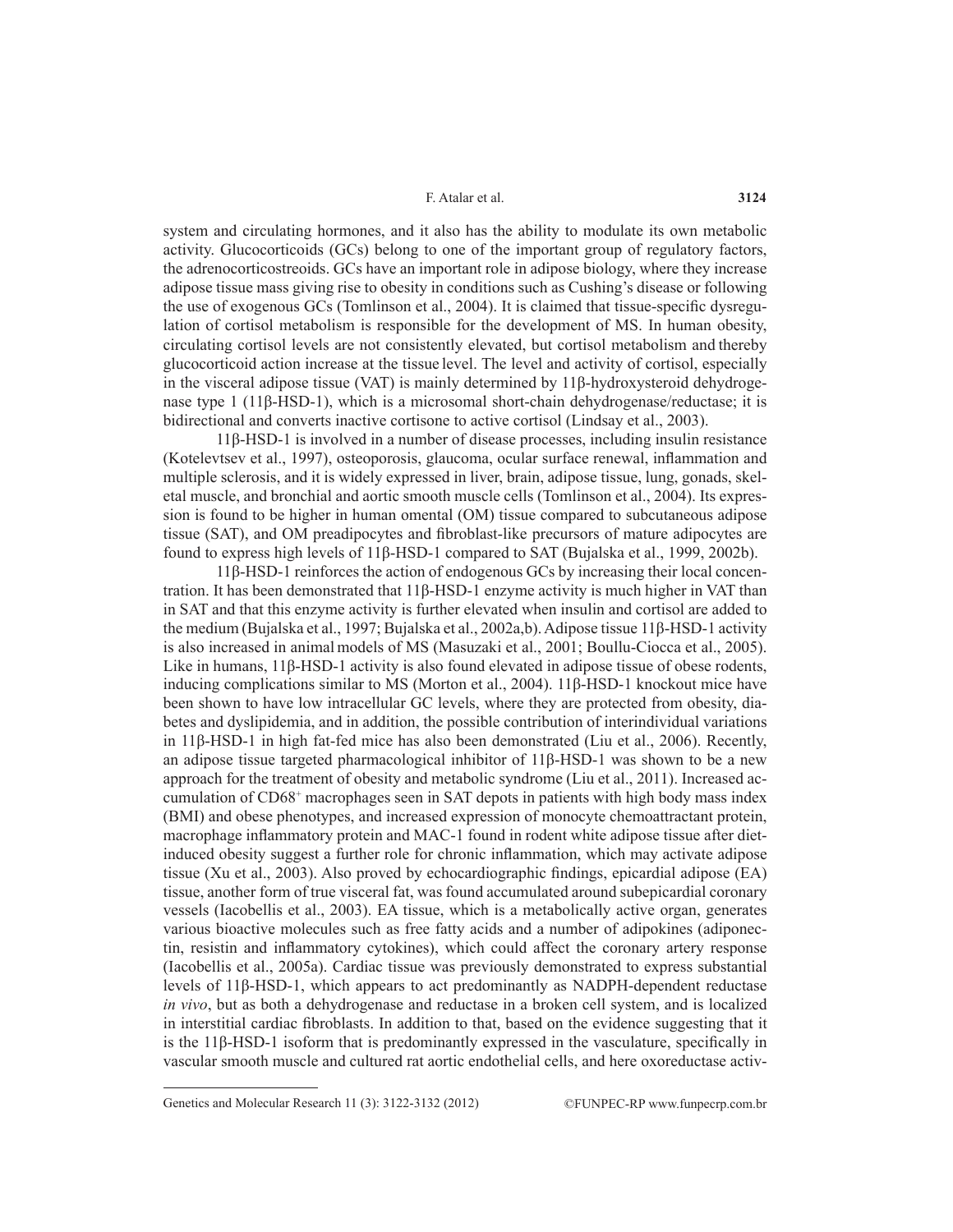ity predominates, the expression of 11β-HSD-1 in interstitial fibroblast cells and in vascular smooth muscle cells has led to speculation that it could be involved in the pathogenesis of acute coronary vascular disease (Sheppard et al., 2002; Hermanowski-Vosatka et al., 2005).

A growing amount of evidence suggests that regional fat distribution plays an important part in the development of an unfavorable metabolic and cardiovascular risk profile. Therefore, the aim of this study was to investigate the level of 11β-HSD-1 gene expression of EA and ascending aorta (AA) tissues in MS patients with coronary artery disease (CAD) and non-MS patients without CAD and to discuss the potential pathogenetic role of these tissues in relation to their contribution to the development of coronary atherosclerosis in MS patients.

# **MATERIAL AND METHODS**

#### **Subjects**

The study group was divided into two groups: MS group, MS patients with CAD (N  $= 20$ ; 10 women and 10 men) and control group, non-MS patients without CAD (N = 10; 5) women and 5 men). Tissue biopsies were obtained from MS and control groups during elective open heart surgery for coronary artery bypass grafting (CABG) or valve replacement surgery (valvuloplasty). Tissue samples were then immediately frozen in liquid nitrogen and stored at -80°C for later RNA extraction.

The MS group met the criterion defined by the International Diabetes Federation (IDF) consensus worldwide definition of metabolic syndrome, i.e., a cluster of three or more of the following abnormalities: waist circumference >102 cm in men and >88 cm in women, serum triglycerides ≥150 mg/dL; high-density lipoprotein cholesterol (HDL-C) <40 mg/dL in men and <50 mg/dL in women or specific treatment for this lipid abnormality (fibrates and nicotinic acid); blood pressure  $\geq$ 130 /  $\geq$ 85 mmHg or fasting serum glucose  $\geq$ 110 mg/dL or drug treatment for hypertension or type 2 diabetes, respectively (IDF, 2005). All patients in the MS group suffered from three-vessel artery disease, whereas one patient had left main coronary artery disease. Patients with none of the above criteria who underwent heart valve surgery were included in the control group. Subjects with cancer, collagen diseases, endocrinopathies (pheochromocytoma, Cushing's syndrome, Addison's disease, and hyper- and hypothyroidism), secondary hypertension (renal artery stenosis), and diabetic microangiopathic complications were also excluded from the study. The study group was on a range of medications as shown in Table 1.

All the participants were included in this study after providing written informed consent in accordance with the Helsinki Declaration. The protocols were approved by the local Ethics Committee of Istanbul Science University.

#### **Biochemical measurements**

Plasma glucose was measured using an enzymatic reference method with glucose oxidase; serum total cholesterol was measured using the enzymatic, colorimetric method with cholesterol esterase; HDL-C and low-density lipoprotein-cholesterol (LDL-C) were directly determined with homogeneous enzymatic colorimetric assay; triglyceride was determined by

Genetics and Molecular Research 11 (3): 3122-3132 (2012) ©FUNPEC-RP www.funpecrp.com.br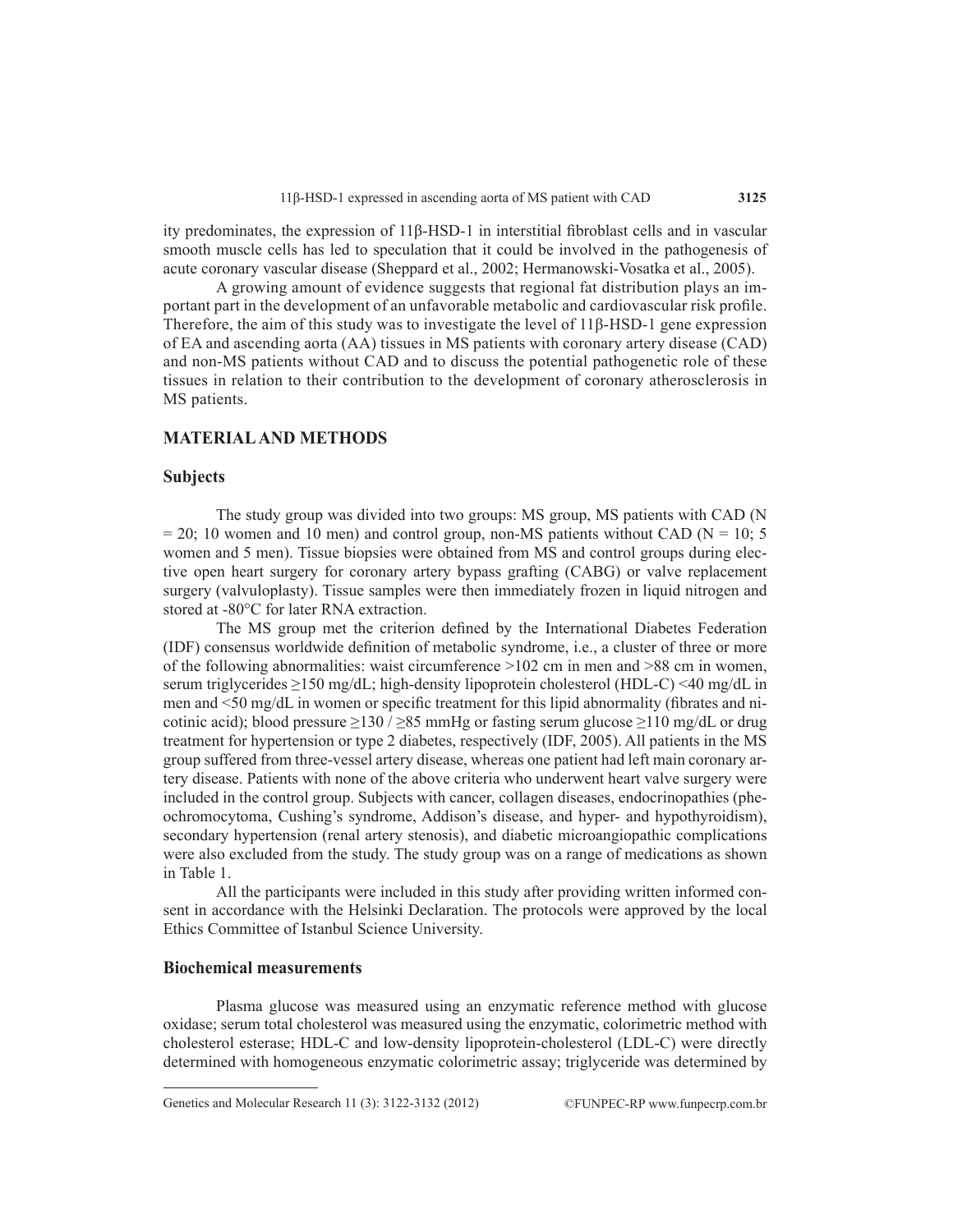the enzymatic colorimetric method (GPO/PAP) with cholesterol phosphate oxidase and 4-aminophenazone on the opeRA analyzer; uric acid was determined by the enzymatic, colorimetric test with uricase and 4-aminoantipyrine. Glycosylated hemoglobin was measured by a colorimetric method. All analyses were performed on Cobas 6000/Roche.

### **RNA extraction and quantitative real-time PCR (qRT-PCR)**

The EA and AA tissues were ground with a homogenizer in a reaction tube. EA total RNA and AA total RNA were extracted with Rneasy Lipid Tissue Mini kit and Rneasy Fibrous Tissue Mini kit (Qiagen, Germany), respectively. RNA samples were quantified by spectrophotometry. Total RNA samples were diluted in water and stored at -80°C until use. After DNase I treatment, 1 µg total RNA was reverse transcribed using random hexamers as primers and Superscript II reverse transcriptase (Invitrogen). Expression of the 11β-HSD-1 gene was determined by qRT-PCR using a LightCycler 480 (Roche) instrument. Ten-fold dilutions of cDNA synthesized from total RNA of healthy adipose tissue were used in each run, with their duplicates. Amplification of the gene for human β-globin was performed on all samples tested to control for variations in RNA amount. The 11β-HSD-1 gene was subsequently normalized to cyclophilin mRNA levels. Levels of gene-specific messages were presented as fold-increase for the MS group compared to the control group. The presence of specific gene products were also confirmed with melting curve analysis. Oligonucleotide primers had the following sequences: for 11β-HSD-1, sense 5'-TTG-CCC-ATG-CTG-AAG-CAG-AGC-3' and antisense 5'-CTG-TTT-CTG-TGT-CTA-TGA-GGC-3'.

# **Data analysis**

Data are reported as numbers and percentages for discrete variables and as means  $\pm$ SD, for continuous variables. Baseline differences between patients and controls were examined by the Mann-Whitney U-test. Variables were analyzed by Pearson's correlation or Spearman's correlation using the SPSS.10 program. Statistical significance was taken as  $P < 0.05$ .

# **RESULTS**

Table 1 shows the demographic, clinical and biochemical characteristics of the study group. BMI, waist and hip circumferences, waist-to-hip circumference ratio, systolic blood pressure, fasting plasma glucose, serum triglyceride, uric acid  $(P < 0.05)$  and diastolic blood pressure levels were higher in the MS group compared to the control group, whereas circulating HDL-C concentrations were lower  $(P < 0.01)$ .

11β-HSD-1 expression in both EA and AA tissues was assessed for all subjects. Significant differences in both EA and AA tissues of the MS and control groups were found; 11β-HSD-1 expression of EA and AA of the MS group was increased 4.1- and 5.5-fold, respectively. These are clearly depicted in Figure 1. In addition, macrophage infiltration in both tissues was also investigated. The expression of CD68, a macrophage marker, was shown to be nearly 2-fold higher in AA tissue compared to EA tissue of the MS group. CD68 expression in both tissues was significantly increased in the MS group compared to the control group (P < 0.05, respectively).

Genetics and Molecular Research 11 (3): 3122-3132 (2012) ©FUNPEC-RP www.funpecrp.com.br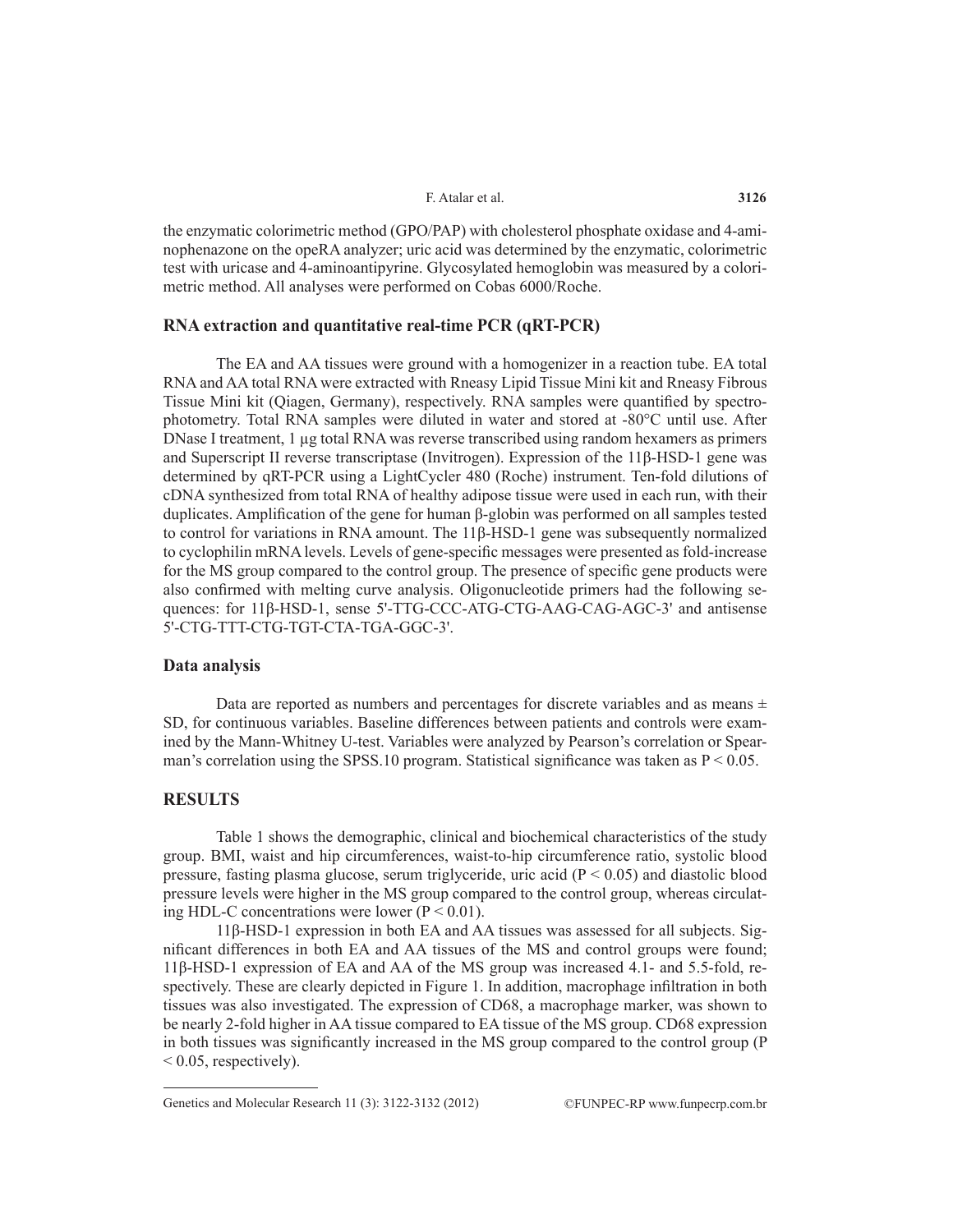|                                                | $MS$ group $(N = 20)$ | Control group ( $N = 10$ ) | P value   |
|------------------------------------------------|-----------------------|----------------------------|-----------|
| Age                                            | $64.3 \pm 5.1$        | $63.3 \pm 10.6$            | <b>NS</b> |
| BMI (kg/m <sup>2</sup> )                       | $29.9 \pm 1.6$        | $21.7 \pm 3.5$             | $< 0.05*$ |
| Waist circumference (cm)                       | $101.6 \pm 8.3$       | $78.5 \pm 17.5$            | $< 0.05*$ |
| Hip circumference (cm)                         | $109.3 \pm 8.6$       | $96.0 \pm 8.6$             | $< 0.05*$ |
| Waist-to-hip ratio                             | $0.9 \pm 0.1$         | $0.8 \pm 0.1$              | <b>NS</b> |
| $SBP$ (mmHg)                                   | $115 \pm 8.5$         | $102.5 \pm 5.0$            | $< 0.05*$ |
| $DBP$ (mm $Hg$ )                               | $74 \pm 6.9$          | $60 \pm 0.0$               | $<0.01**$ |
| Ejection fraction $(\% )$                      | $48.5 \pm 1.8$        | $55.3 \pm 2.1$             | <b>NS</b> |
| Fasting glucose (mg/dL)                        | $148.3 \pm 56.9$      | $92.8 \pm 10.2$            | $< 0.05*$ |
| Total cholesterol (mg/dL)                      | $190.0 \pm 40.9$      | $158.4 \pm 28.5$           | <b>NS</b> |
| HDL cholesterol (mg/dL)                        | $41.8 \pm 9.9$        | $61.0 \pm 11.1$            | $<0.01**$ |
| LDL cholesterol (mg/dL)                        | $120.4 \pm 32.6$      | $91.5 \pm 3.3$             | <b>NS</b> |
| Triglycerides (mg/dL)                          | $162.7 \pm 64.2$      | $84.1 \pm 11.5$            | $< 0.05*$ |
| Uric acid $(mg/dL)$                            | $5.9 \pm 1.5$         | $3.1 \pm 1.2$              | $< 0.05*$ |
| $HbA1c$ $(\% )$                                | $5.9 \pm 1.8$         | $5.3 \pm 0.7$              | <b>NS</b> |
| Diabetes $(\% )$                               | 60(12/20)             | 0(0/10)                    | $< 0.05*$ |
| Medications                                    |                       |                            |           |
| Statin $(\% )$                                 | 100(20/20)            | 0(0/10)                    | $< 0.05*$ |
| Beta-blocker (%)                               | 100(20/20)            | 50(5/10)                   | $< 0.05*$ |
| Acetylsalicylic acid (%)                       | 90 (18/20)            | 20(2/10)                   | $< 0.05*$ |
| Coumadin (%)                                   | 75(15/20)             | 50(5/10)                   | <b>NS</b> |
| Angiotensin-converting enzyme inhibitor $(\%)$ | 70(14/20)             | 40(4/10)                   | <b>NS</b> |
| Oral antidiabetics (%)                         | 60(12/20)             | 0(0/10)                    | $< 0.05*$ |
| Thiazide (%)                                   | 50(10/20)             | 40(4/10)                   | <b>NS</b> |
| Clopidogrel $(\% )$                            | 30(6/20)              | 0(0/10)                    | $< 0.05*$ |
| Furosemide (%)                                 | 30(6/20)              | 40(4/10)                   | <b>NS</b> |
| Calcium antagonist (%)                         | 20(4/20)              | 30(3/10)                   | <b>NS</b> |
| Fenofibrate $(\% )$                            | 10(2/20)              | 0(0/10)                    | $< 0.05*$ |
| Amiodarone $(\% )$                             | 10(2/20)              | 0(0/10)                    | $< 0.05*$ |

Categorical variables are represented as numbers (%) and continuous variables as means  $\pm$  SD; \*P < 0.05 and  $*P < 0.01$  are the significant values and the comparisons were made between MS and control groups; NS = not significant. MS = metabolic syndrome; BMI = body mass index; SBP = systolic blood pressure; DBP = diastolic blood pressure; LDL = low-density lipoprotein; HDL = high-density lipoprotein; HbA1c = hemoglobin A1c.



**Figure 1.** Differential expression of the 11β-HSD1 gene in epicardial adipose and ascending aorta tissues of metabolic syndrome (MS) and control groups. Values are reported as means ± standard deviation. \*Statistical significance was taken at  $P < 0.05$ . Comparisons were made between MS and control groups.

Genetics and Molecular Research 11 (3): 3122-3132 (2012) ©FUNPEC-RP www.funpecrp.com.br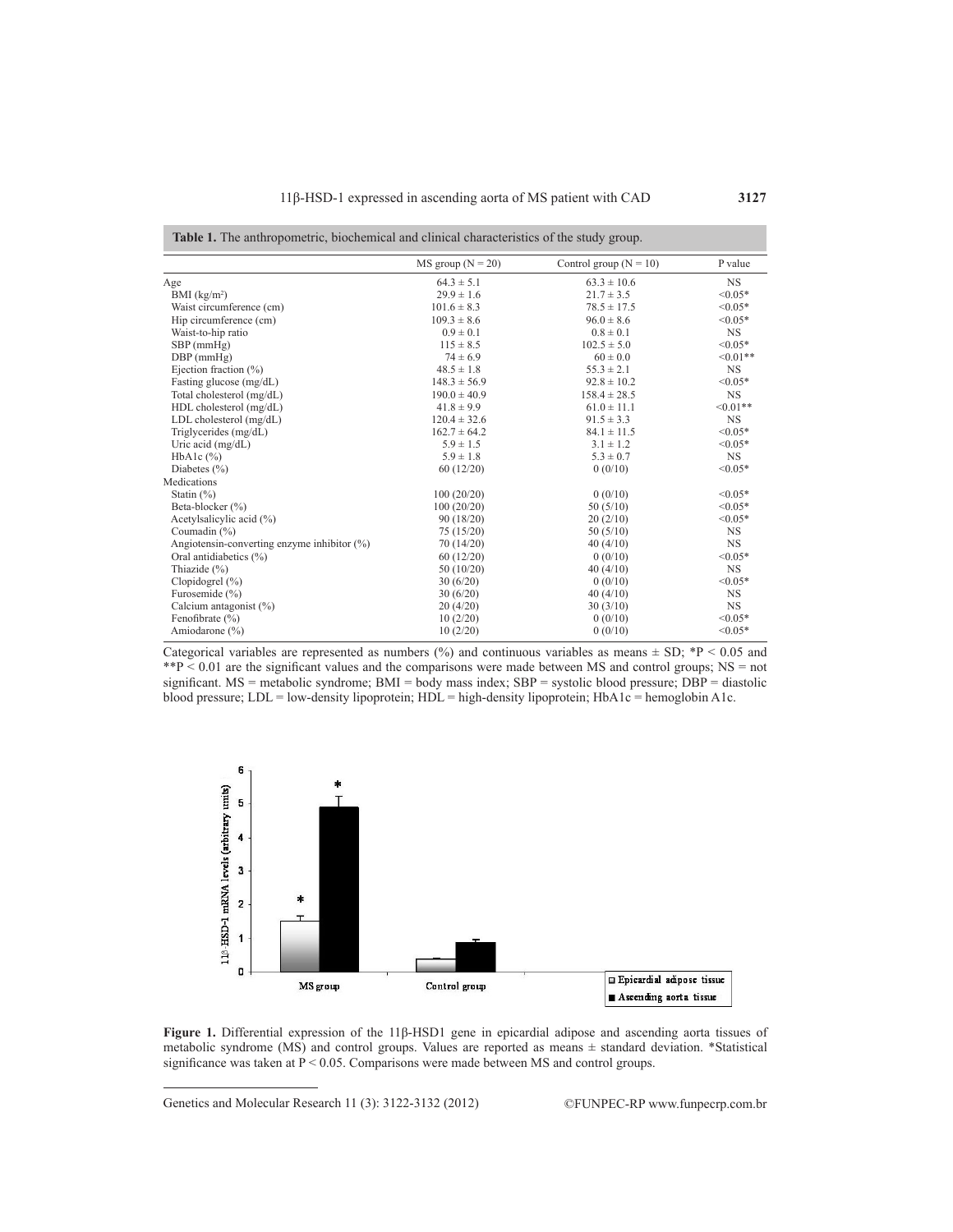In addition to these findings, a positive correlation was found between mRNA levels of 11β-HSD-1 in EA tissue and waist-to-hip ratio ( $r = 0.695$ ,  $P < 0.004$ ), while a negative correlation was observed between mRNA levels of 11 $\beta$ -HSD-1 in EA tissue and HDL ( $r = -0.561$ , P < 0.03; Figure 2A and B). A correlation between mRNA levels of 11β-HSD-1 in AA tissue and BMI was also found ( $r = 0.756$ ,  $P \le 0.001$ ; Figure 2C).



**Figure 2.** Correlations between 11β-HSD-1 expression levels in epicardial adipose tissue (EA) and ascending aorta tissue (AA) with obesity parameters [waist-to-hip ratio, body mass index (BMI) and high-density lipoprotein (HDL) levels]. **A.** 11β-HSD-1 expression levels in EA tissue were positively correlated with waist-to-hip ratio (r = 0.695; P = 0.004). **B.** A negative correlation was identified between 11β-HSD-1 expression levels in EA tissue and HDL levels (r = -0.561; P = 0.03). **C.** Correlation between 11β-HSD-1 expression levels in AA tissue and BMI (r  $= 0.756$ ;  $P = 0.001$ ).

#### **DISCUSSION**

Our results demonstrate for the first time the increased expression of 11β-HSD-1 in AA and EA tissues of an MS group and the positive correlation of 11β-HSD-1 expression in EA and AA tissues with the obesity markers (waist-to-hip ratio and BMI, respectively). We further showed the increased levels of CD68 expression in both tissues. CD68 expression was significantly increased in both tissues of the MS group, although the expression was 2-fold higher in AA tissue compared to EA tissue.

Being regarded as a perivascular fat, EA tissue is found to be related to weight and age and tends to express proatherogenic and proinflammatory products in subjects with cardiovascular disease. EA tissue shows a similar pattern of expression for a number of key adipocytokines compared to OM adipose tissue. A high level of macrophage infiltration in this

Genetics and Molecular Research 11 (3): 3122-3132 (2012) ©FUNPEC-RP www.funpecrp.com.br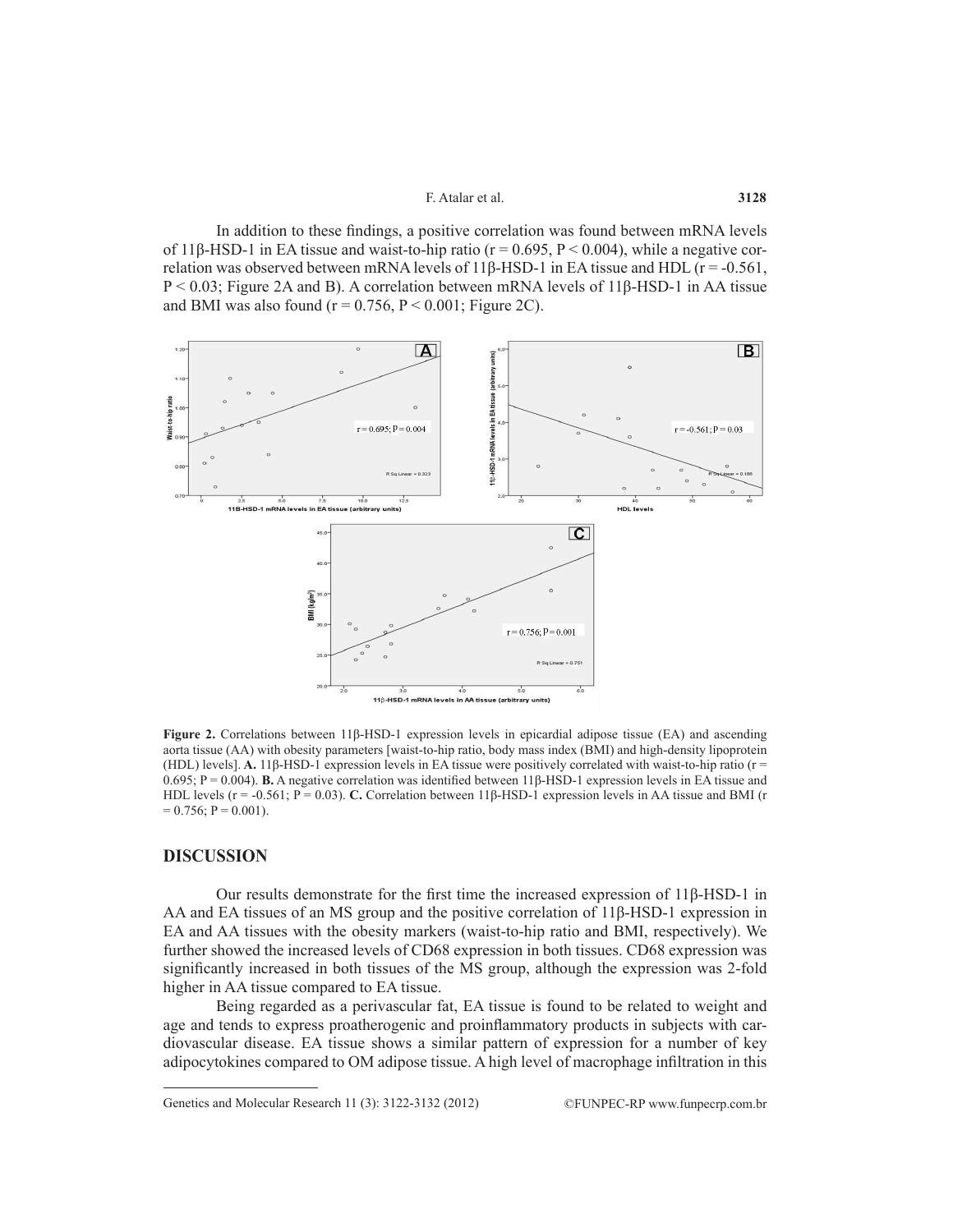depot was also confirmed, which may contribute to the pathogenic gene expression profile in this tissue (Baker et al., 2006). Omental adiposity has shown to be an independent predictor of metabolic risk, with increased mRNA expression of resistin, AGT and PAI-1, representing important mediators of inflammatory, fibrinolytic and thrombotic risk (Liu et al., 2006). The low levels of adiponectin, which is increasingly becoming associated with MS and cardiovascular risk (Iacobellis et al., 2005b), strengthen the argument that in CABG patients, EA tissue represents a negative influence on both cardiovascular outcome and myocardial function. Silaghi et al. (2007) reported the expression of 11β-HSD-1 in paired biopsies of SAT and EA tissues obtained from patients with and without CAD, and their data showed a positive correlation between 11β-HSD-1 and adrenomedullin expressions indicating the presence of macrophages in EA tissue. Comparative pathophysiological studies in human and animals have suggested that adipose tissue 11β-HSD-1 dysregulation found in obese patients may, at least in part, be programmed by environmental factors (Boullu-Ciocca et al., 2005). Alberti et al. (2007) found a higher level of 11β-HSD-1 expression in SAT but not in VAT of obese subjects, and the association of the increased level of 11β-HSD-1 with the worsening of metabolic conditions through a decrease in adiponectin release, although some contradictory results have also been reported (Desbriere et al., 2006). Despite its distinct biological properties compared to the other adipose tissues; the orbital fat tissue expresses 11β-HSD-1 as well as abundant GR-α and a large amount of CD68+ population (Bujalska et al., 2007). Reape and Groot (1999) and Weber et al. (2004) characterized atherosclerosis, in which chemokines play an important role, by the accumulation of macrophages and T lymphocytes in the wall of large arteries, and many of the chemoattractantfactors involved in the development of atherosclerosis are expressed in the atherosclerotic plaque and produced by endothelial and smooth muscle cells. The importance of chemokines in the development of atherosclerosis has been demonstrated in an LDL receptor-deficient mouse model, where the invalidation of the MCP-1 gene prevented lipid deposition and macrophage infiltration in the aortic wall.The elevated expression of 11β-HSD-1 in AA tissue could be the result of inevitable macrophage infiltration in aorta tissue as a result of the proinflammatory or proatherogenic processes. In the current study, our results showed the increased expression of 11β-HSD-1 in EA and AA tissues of the MS group with atherosclerotic events compared to the control group. 11β-HSD-1 expression of EA and AA tissues in the MS group was 4.1- and 5.5-fold higher compared to the control group, respectively. A positive correlation between mRNA levels of 11β-HSD-1 in EA tissue and waist-to-hip ratio and between mRNA levels of 11β-HSD-1 in AA tissue and BMI, and a negative correlation between mRNA levels of 11β-HSD-1 in EA tissue and HDL were also evident in the MS group. To determine the presence of macrophage infiltration in AA tissue, we further demonstrated the expression of CD68 in AA tissue of the MS group compared to controls. Therefore, the increased expression of 11β-HSD-1 in AA tissue could well be enhanced by the infiltrating macrophages in AA tissue.

In visceral obese patients, increased glucocorticoid signaling subsequent to a chronic stress exposure or to enhanced glucocorticoid receptor concentrations were determined to influence 11β-HSD-1 expression (Rebuffe-Scrive et al., 1990; Dallman et al., 2003). It is unlikely that anesthesia and surgical stress are involved in the variations of the 11β-HSD-1 expression because stimulation of 11β-HSD-1 mRNA by cortisol needs at least 24 h of exposure. In this study, tissue samples were taken from both groups of patients under the same conditions (i.e., anesthesia, surgical procedure), and thus, environmental factors would not explain

Genetics and Molecular Research 11 (3): 3122-3132 (2012) ©FUNPEC-RP www.funpecrp.com.br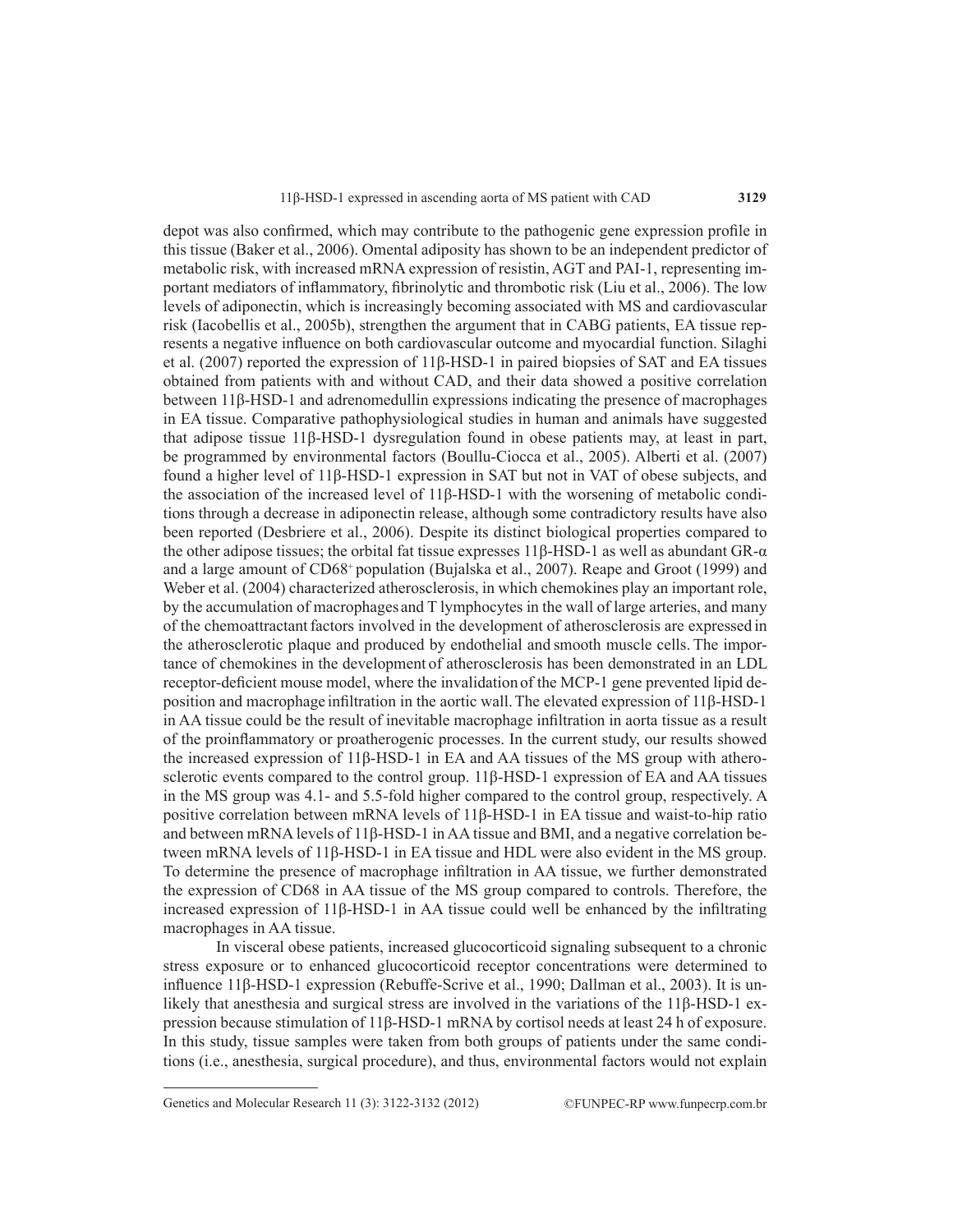the differences in gene expression. The statistically significant correlation found between the increase in gene expression and the phenotypic characteristics of MS patients supports our data. Factors influencing 11β-HSD-1 expression include GCs, insulin, thyroid hormones, sex steroids, GH, IGF-1, cytokines and differentiation, determination and transcription factors such as PPARγ2, C/EBPα, SREBP1c/ADD1, SPARC, NFkappaB, Stat5, or FOXO binding sites. PPARg agonists have indeed been found to modify the expression and the activity of 11β-HSD-1 in adipose tissue (Nakano et al., 2007; Kolak et al., 2007).

Moreover, Paulsen et al. (2007) reported that 11β-HSD-1 mRNA in human adipose tissue was higher in obese subjects compared to lean subjects in both women and men and in both SAT and VAT, but interestingly they also reported that 11β-HSD-1 mRNA levels in lean women was significantly lower than in lean males. Therefore, its upregulation associated with obesity might be more devastating for women and might also help to understand the higher relative risk of cardiovascular disease in women suffering from metabolic syndrome. However, unlike in SAT and VAT, our result showed that there was no significant difference in EA tissue and AA tissue 11β-HSD-1 mRNA levels between MS males and MS females with CAD (Paulsen et al., 2007).

GCs regulate multiple processes in adipose tissue influencing fat cell size and triglyceride content and adipose tissue metabolism; they act through GR-α, which mediates most of their hormone-induced actions. Glucocorticoid- or growth hormone-induced modulation of 11β-HSD-1 could be involved in the accumulation of adipose tissue and the dysregulation of its metabolism seen in MS, whereas part of the therapeutic effects of PPARα ligands may take place through their action on 11β-HSD-1 (Hermanowski-Vosatka et al., 2000; Staab and Maser, 2010).

It was shown that the PPARγ-dependent increase in subcutaneous fat and reduction in visceral fat are accompanied by a reduced expression of 11β-HSD-1 in VAT, whereas 11β-HSD-1 mRNA levels were not changed in SAT. Thus, a decreased cortisol level in VAT may contribute to the insulin-sensitizing effects on activation of PPARγ (Hotamisligil and Spiegelman, 1994). All our subjects were on statins, and the effect of statins on PPARs, and the expression of various genes such as FABP4 has been previously demonstrated. Unlike agonists of PPARg, there are no published data about the statin effect on 11β-HSD-1 expression in EA and in AA tissues. In our study, the limited number of patients prevents us from speculating on the potential effect of medications on the expression of 11β-HSD-1.

In conclusion, to the best of our knowledge, this is the first report showing the presence of 11β-HSD-1 and CD68 in AA tissue of an MS group. Our findings showing an increased expression of 11β-HSD-1 and CD68 in AA tissue of an MS group compared to controls suggest a close association between 11β-HSD-1 in AA tissue and coronary atherosclerosis. Moreover, the positive correlation between obesity markers and 11β-HSD-1 expression in AA and EA tissues would strengthen the role of 11β-HSD-1 in obesity and metabolic syndrome. Our findings suggest the importance of tissue-specific expression of 11β-HSD-1 in metabolic syndrome and its associated cardiovascular disorders.

## **STUDY LIMITATIONS**

These results provide preliminary data. Ethical concerns prevented us from obtaining more tissue biopsy samples in patients undergoing heart surgery for other indications. Our future plan is to investigate in a larger study group the expressions of other candidate genes and tissue localization and the effect of therapeutic agents on gene/protein expression level.

Genetics and Molecular Research 11 (3): 3122-3132 (2012) ©FUNPEC-RP www.funpecrp.com.br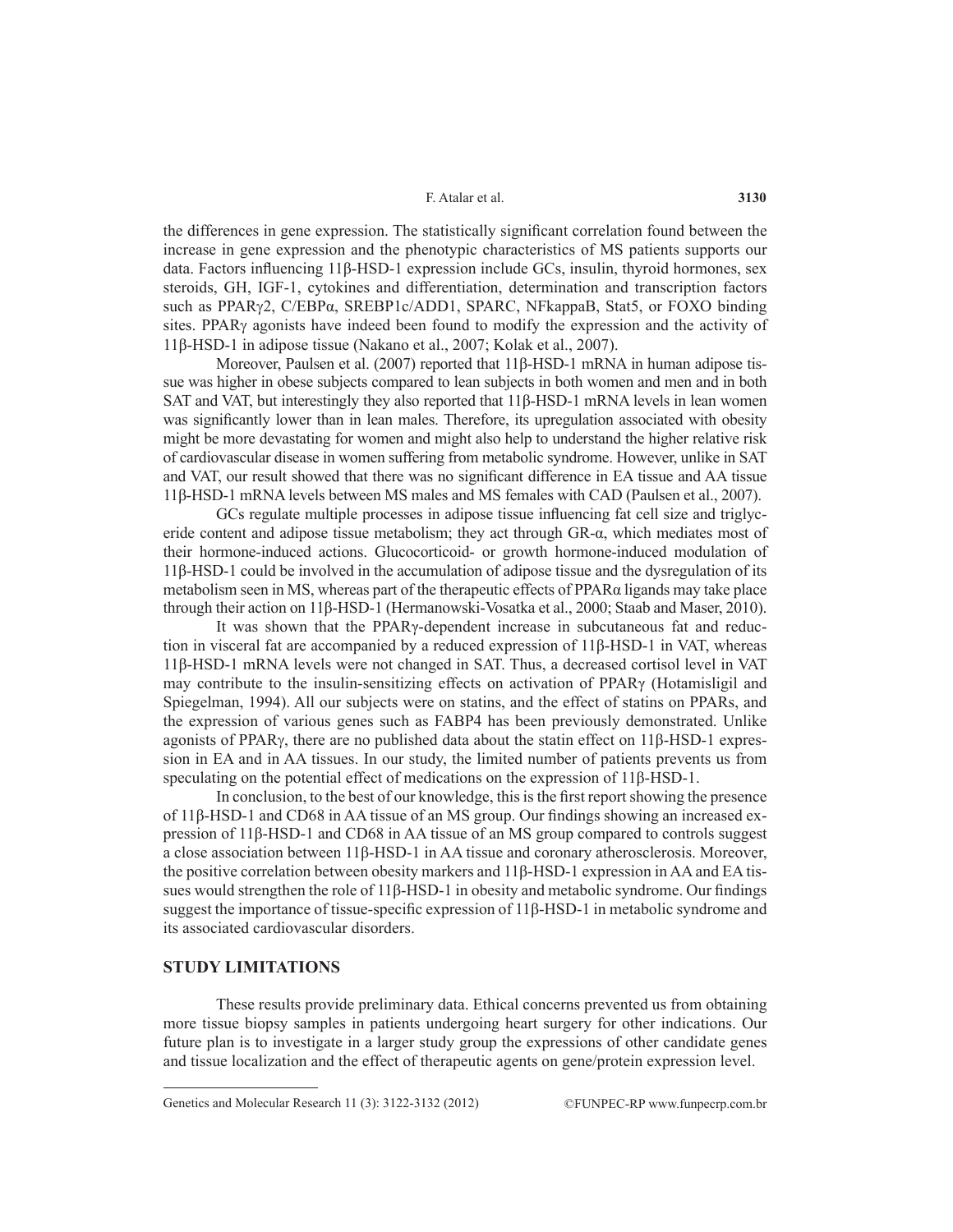As a continuation of this study, the activities and expressions of 11β-HSD-1 associated secretomes that determine the MS phenotype in AA and EA tissues and other fat tissues will be investigated.

# **ACKNOWLEDGMENTS**

Research supported by the Turkish Diabetes Foundation, Istanbul, Turkey. We thank Dr. Mehmet Kocak (St. Jude Children's Research Hospital, Memphis, USA) for his help in statistical analysis. We also extend our thanks to Dr. Zeliha Yazıcı (Istanbul University, Cerrahpasa Medical Faculty, Department of Pharmacology and Clinical Pharmacology) and Iclal Ozcelik for critical reading of the manuscript.

#### **REFERENCES**

- Alberti L, Girola A, Gilardini L, Conti A, et al. (2007). Type 2 diabetes and metabolic syndrome are associated with increased expression of 11β-hydroxysteroid dehydrogenase 1 in obese subjects. *Int. J. Obes.* 31: 1826-1831.
- Baker AR, Silva NF, Quinn DW, Harte AL, et al. (2006). Human epicardial adipose tissue expresses a pathogenic profile of adipocytokines in patients with cardiovascular disease. *Cardiovasc. Diabetol.* 5: 1.
- Balkau B, Vernay M, Mhamdi L, Novak M, et al. (2003). The incidence and persistence of the NCEP (National Cholesterol Education Program) metabolic syndrome. The French D.E.S.I.R. study. *Diabetes Metab.* 29: 526-532.
- Boullu-Ciocca S, Dutour A, Guillaume V, Achard V, et al. (2005). Postnatal diet-induced obesity in rats upregulates systemic and adipose tissue glucocorticoid metabolism during development and in adulthood: its relationship with the metabolic syndrome. *Diabetes* 54: 197-203.
- Bujalska IJ, Kumar S and Stewart PM (1997). Does central obesity reflect "Cushing's disease of the omentum?" *Lancet* 349: 1210-1213.
- Bujalska IJ, Kumar S, Hewison M and Stewart PM (1999). Differentiation of adipose stromal cells: the roles of glucocorticoids and 11β-hydroxysteroid dehydrogenase. *Endocrinology* 140: 3188-3196.
- Bujalska IJ, Walker EA, Hewison M and Stewart PM (2002a). A switch in dehydrogenase to reductase activity of 11β-hydroxysteroid dehydrogenase type 1 upon differentiation of human omental adipose stromal cells. *J. Clin. Endocrinol. Metab.* 87: 1205-1210.
- Bujalska IJ, Walker EA, Tomlinson JW, Hewison M, et al. (2002b). 11β-hydroxysteroid dehydrogenase type 1 in differentiating omental human preadipocytes: from de-activation to generation of cortisol. *Endocr. Res.* 28: 449-461.
- Bujalska IJ, Durrani OM, Abbott J, Onyimba CU, et al. (2007). Characterisation of 11β-hydroxysteroid dehydrogenase 1 in human orbital adipose tissue: a comparison with subcutaneous and omental fat. *J. Endocrinol.* 192: 279-288.
- Dallman MF, Pecoraro N, Akana SF, La Fleur SE, et al. (2003). Chronic stress and obesity: a new view of "comfort food". *Proc. Natl. Acad. Sci. U. S. A.* 100: 11696-11701.
- Desbriere R, Vuaroqueaux V, Achard V, Boullu-Ciocca S, et al. (2006). 11β-hydroxysteroid dehydrogenase type 1 mRNA is increased in both visceral and subcutaneous adipose tissue of obese patients. *Obesity (Silver Spring)* 14: 794-798.
- Hermanowski-Vosatka A, Gerhold D, Mundt SS, Loving VA, et al. (2000). PPARα agonists reduce 11β-hydroxysteroid dehydrogenase type 1 in the liver. *Biochem. Biophys. Res. Commun.* 279: 330-336.
- Hermanowski-Vosatka A, Balkovec JM, Cheng K, Chen HY, et al. (2005). 11β-HSD1 inhibition ameliorates metabolic syndrome and prevents progression of atherosclerosis in mice. *J. Exp. Med.* 202: 517-527.
- Hotamisligil GS and Spiegelman BM (1994). Tumor necrosis factor α: a key component of the obesity-diabetes link. *Diabetes* 43: 1271-1278.
- Iacobellis G, Ribaudo MC, Assael F, Vecci E, et al. (2003). Echocardiographic epicardial adipose tissue is related to anthropometric and clinical parameters of metabolic syndrome: a new indicator of cardiovascular risk. *J. Clin. Endocrinol. Metab.* 88: 5163-5168.
- Iacobellis G, Corradi D and Sharma AM (2005a). Epicardial adipose tissue: anatomic, biomolecular and clinical relationships with the heart. *Nat. Clin. Pract. Cardiovasc. Med.* 2: 536-543.
- Iacobellis G, Pistilli D, Gucciardo M, Leonetti F, et al. (2005b). Adiponectin expression in human epicardial adipose tissue *in vivo* is lower in patients with coronary artery disease. *Cytokine* 29: 251-255.
- IDF (International Diabetes Federation) (2005). The IDF Concensus Worldwide Definition of the Metabolic Syndrome. Available at [http://www.idf.org/webdata/docs/metac\_syndrome\_def.pdf]. Accessed October 19, 2005.

Genetics and Molecular Research 11 (3): 3122-3132 (2012) ©FUNPEC-RP www.funpecrp.com.br